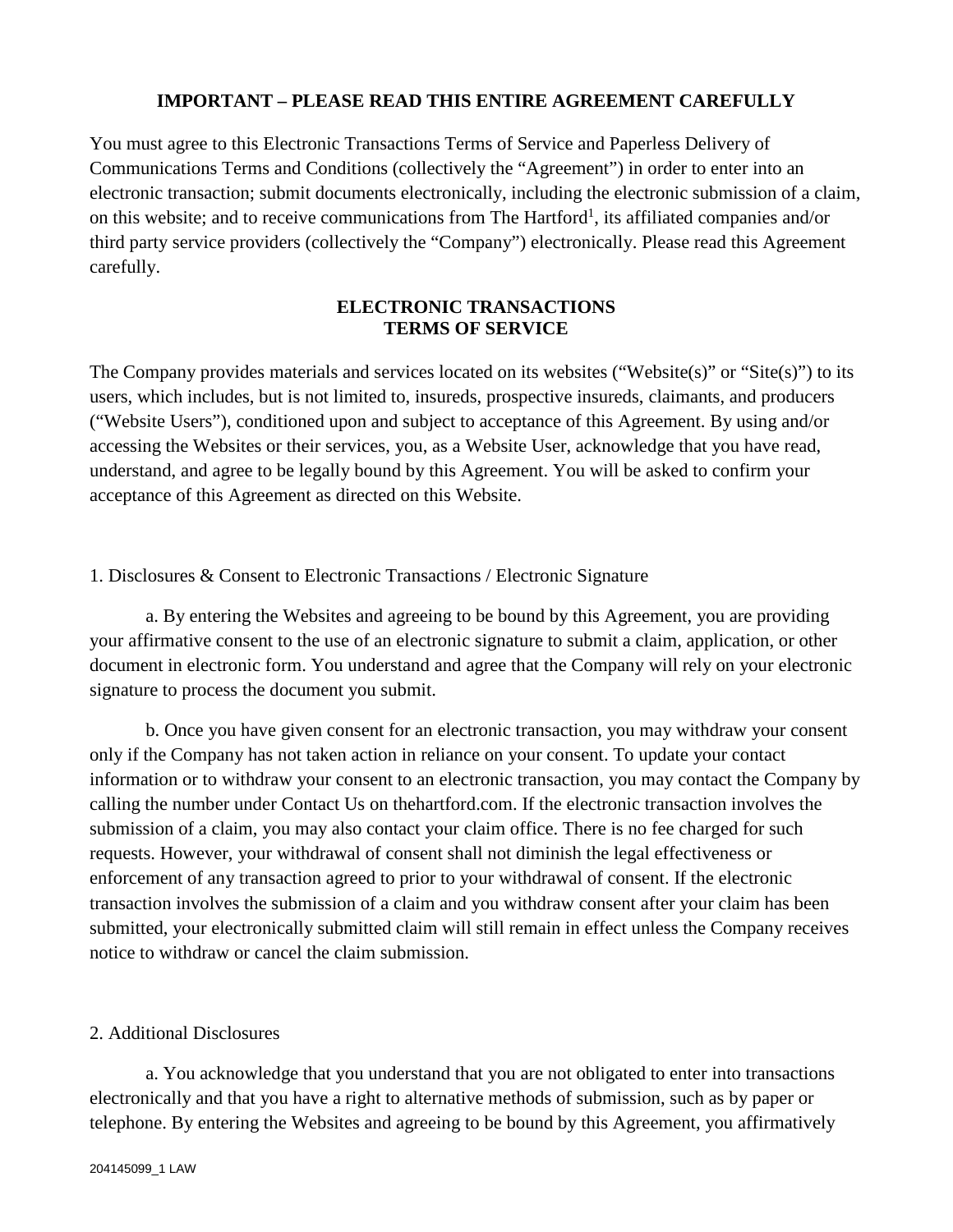consent to conduct transactions in electronic form. If you wish to use an alternative method of submission, please contact the Company. There is no charge to you for alternative methods of submission.

b. You agree that your electronic signature authorizes the Company:

(1) to process the information you submitted at your request and any future transactions that may be needed in relation to your submission. The Company will rely on your electronic signature as authorization to process the document submitted through the Websites.

(2) to communicate with you by mail, telephone or electronically by sending to you communications including, but not limited to, any and all types of electronic communication by email, fax, mail and telephone.

## 3. Additional Disclosures specific to Claims Submissions

a. When you have successfully entered and submitted your claim information on the Website confirmation page, you will be given the opportunity to print a paper copy of your claim submission free of charge. Please print a paper copy of the confirmation page verifying your claim information for your records. You will not be able to access your confirmation page or the claim information you entered on the Website after you submit it. You may, however, check the status of your claim through the Website after you submit it.

b. You understand and agree that to access the Website to view the status of your claim at any time you will need the following hardware and software: Microsoft Windows or Macintosh compatible computer, Internet access, an Internet Browser (Internet Explorer version 5.5 or higher or Netscape 7.0 or higher). After you submit your claim through the Website, you understand and agree that you will not have access to your electronic confirmation page or the claim information you submitted. You may print a confirmation of your claim at the time of submission.

## 4. Miscellaneous Terms and Conditions

a. The Company provides information and services on its Websites, and all layouts, materials, designs, and images on the Websites are copyrighted or proprietary to the Company. As a condition of your use of the Websites and their services, you agree that you will not use the contents of the Websites in any other website or in a network computer environment. All uses of the Websites apart from your educational, informational and enrollment purposes are strictly prohibited.

b. In addition, as a further condition of your use of the Websites and their services, you agree that you will not use the Websites or services to infringe the intellectual property rights of the Company in any way; use the Websites or services to modify or manipulate the Websites or services or any of the Company's hardware or software to invade the privacy of, or obtain private information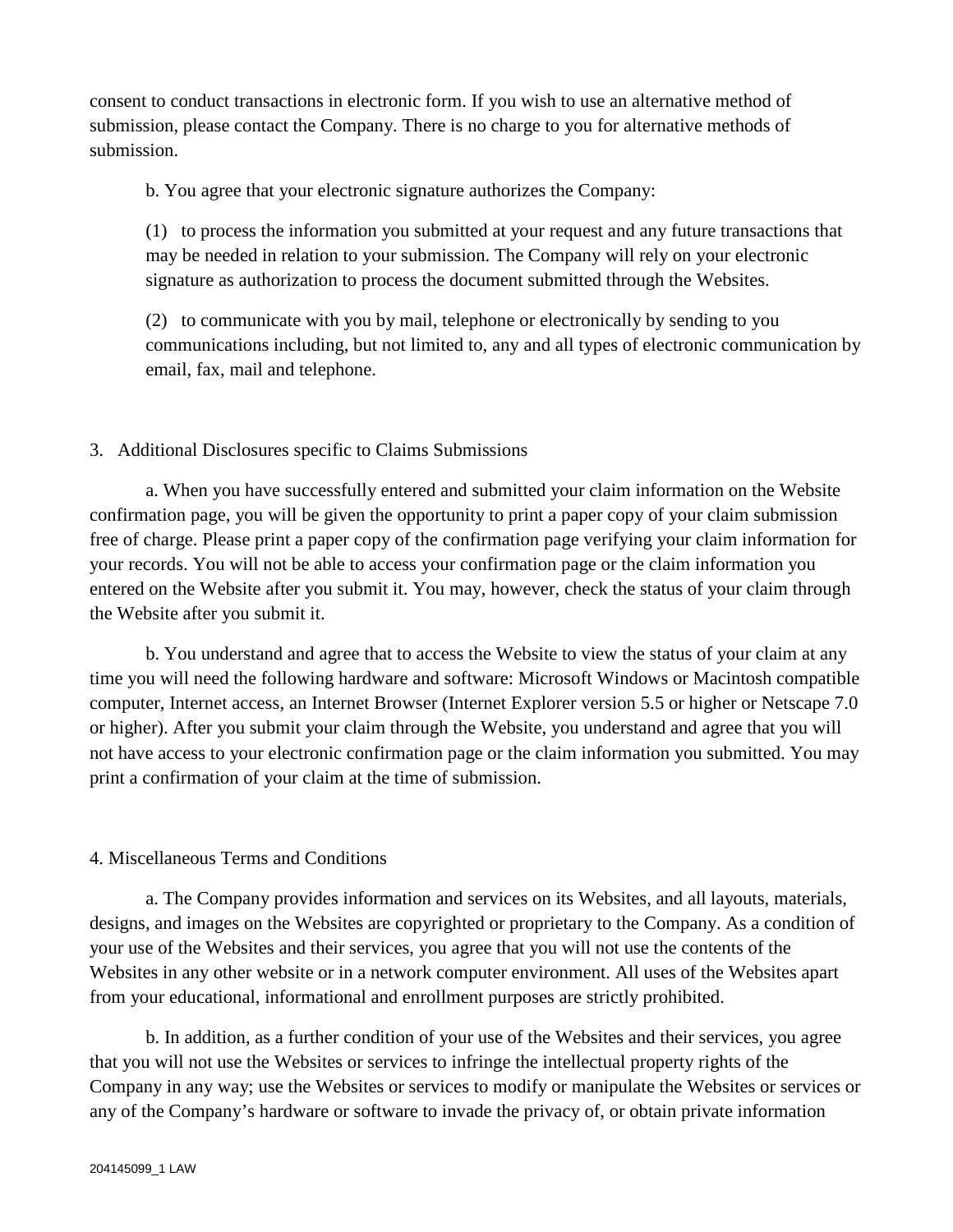concerning any Website User of the Company, or to erase or damage any information contained on the computer or any user connected to the Websites or the services, or to reveal any portion of the Websites or the services. Furthermore, you agree that you will not use the Websites or services to introduce viruses, worms, Trojan horses or other destructive or harmful codes, and you agree that you will take every precaution not to introduce these harmful codes into the Websites and services.

c. You agree that the materials and services on the Websites are provided "as is" and for informational purposes only. You understand that the Company makes no representations or warranties that the materials are suitable for your needs, are complete, timely, reliable, or are free from errors, inaccuracies or typographical mistakes. The information contained on the Websites was believed to be accurate at the time it was placed on the Websites. The Company periodically updates the information on the Websites, but disclaims any responsibility to do so. Therefore, you understand and agree that the Company takes no responsibility for the timeliness, accuracy or applicability of the information at the time it may be accessed and that the Company disclaims all warranties, express or implied, including, but not limited to, implied warranties of merchantability of fitness for a particular purpose or non-infringement of other's rights.

d. You understand and agree that the Company is not engaged in rendering legal, tax, insurance benefits or any other advice through the Websites or services. Your insurance needs are highly individual, and the Company does not represent itself as giving financial advice or advice on your insurance needs through the Websites and services. You understand and agree that you should consult your own attorney and financial advisor(s) for advice in these areas.

e. You understand and agree that the information on the Company's insurance products as described in the Websites is not complete and does not change or affect the insurance policies as actually issued. You understand that only the insurance policy issued to the policyholder can fully describe all of the provisions, terms, conditions, limitations and exclusions of your coverage. In the event of any difference between the information on the Websites and services, the benefit highlights, and the insurance policy, the terms of the insurance policy apply. For insurance, complete coverage information is found in the Certificate of Insurance.

f. If the electronic transaction involves the submission of a claim, you understand and agree that your claim for benefits will not be valid if you are not eligible for benefits in accordance with the terms of the policy.

g. If the electronic transaction involves the submission of a claim and you choose not to accept the terms of this Agreement, your claim will not be submitted and will not be valid. You may return to the Website to submit a claim at any time within the applicable time frames for submitting a claim as outlined in the policy.

h. You acknowledge that you have received and read The Hartford's Privacy Policy and Legal Notice.

<sup>1</sup>The Hartford<sup>®</sup> is The Hartford Financial Services Group, Inc. and its subsidiaries.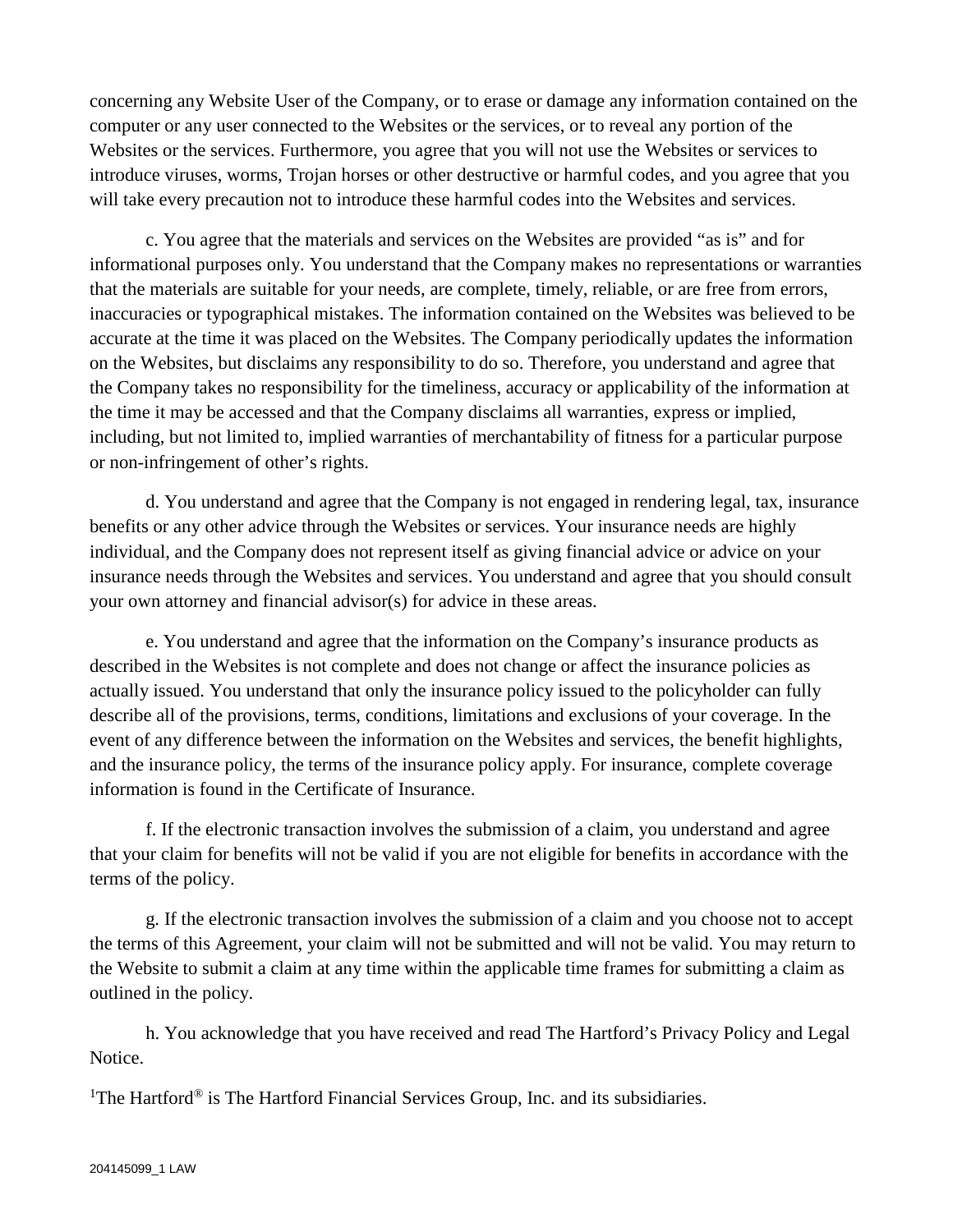# **PAPERLESS DELIVERY OF COMMUNICATIONS TERMS AND CONDITIONS**

1. By consenting to receive communications from the Company electronically, you are agreeing that documents and official notices that we are required to send to you may be sent only in electronic form and no longer be sent in paper form. You agree these paperless communications are the legal equivalent of officially required communications relating to your policy or claim which you would otherwise receive in paper form. You agree to receive such mailings and communications electronically. These communications may include policy declarations or claim documents and related forms, cancellation or nonrenewal notices, insurance ID cards, legally required notices, and other official correspondence as these communications become available for electronic delivery. You agree that your consent to receive mailings and communications electronically remains in effect after a policy modification or renewal. Not all documents are currently available for electronic delivery. Those that are not available will continue to be sent to you by U.S. mail. As new documents become available for electronic delivery, the Company may send them electronically based on your consent preference choices.

2. You may at any time, request that we resume communications through the delivery of paper documents. You will not be charged a fee for this request. You may make such request by contacting our Call Center or by visiting [Contact Us](http://www.thehartford.com/contact-the-hartford) to obtain the correct contact information. Upon receipt of your request to receive communications in a paper form, the change is typically effective during the policy term, within 10 business days.

3. You agree to provide us with your current email address so we can send you notices via email and notify you that documents are available for your review. You also agree to update your account and notify us of any change in your email address. You can make such a change by visiting our website and changing the preferences on your account or by contacting our Call Center via phone at the number listed in the [Contact Us](http://www.thehartford.com/contact-the-hartford) link of thehartford.com. You agree to be responsible for the consequences of your failure to provide us with your current email address, such as late fees or as otherwise provided by law. In the event of your failure to maintain a valid email address and any resulting inability to deliver official communications to you via email, we will presume that you have withdrawn consent to receive communications by electronic means and will begin to send these communications to you in paper form during the policy term until we obtain a corrected email address.

4. You may request a paper copy of an official notice sent to you, or of your policy documents. There is no fee to request such copies. You may make such request by contacting our Call Center via phone at the number listed in the [Contact Us](http://www.thehartford.com/contact-the-hartford) link on thehartford.com.

5. SYSTEM REQUIREMENTS: You acknowledge and agree that you have sufficient access to a privately owned computer and email system (as opposed to one with limited access, such as those housed in public libraries) that will: Permit you to access, view, and print the communications we will send; permit you to receive emails that contain hyperlinks to websites; and permit you to access websites. The following system requirements are necessary for you to receive and view these communications: You must have one of the two most recent versions of Adobe Reader. Download the